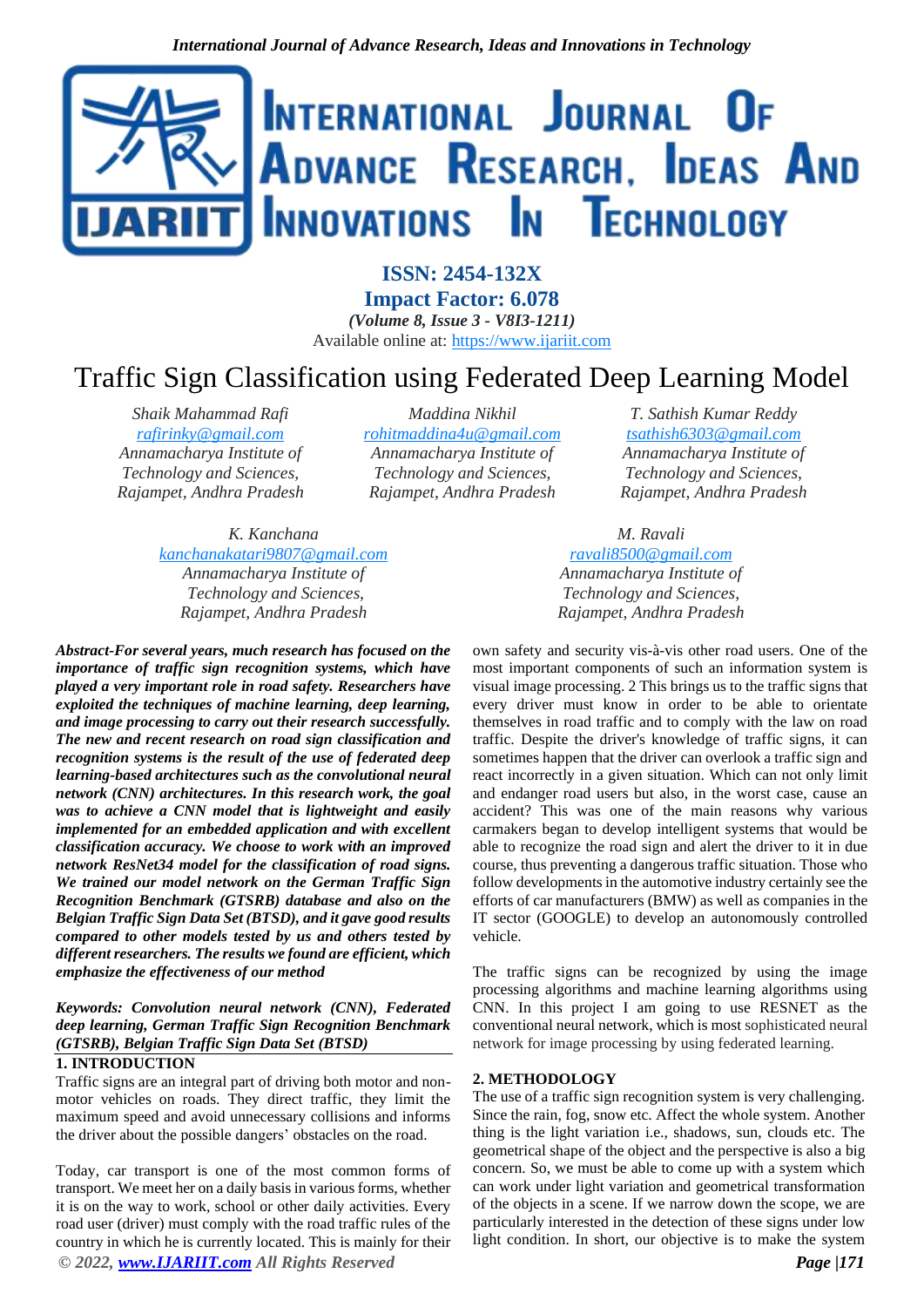## *International Journal of Advance Research, Ideas and Innovations in Technology*

very accurate and efficient. In the detection stage, colour information is exploited to detect regions of interest (ROI) that may correspond to traffic signs.

The pictogram contained on each ROI is extracted, analyzed and compared with the pictogram database. The best match between the ROI and database pictogram, if high enough, is considered the sign that is more likely to appear in that ROI. Each recognized sign is part of the output result of the recognition stage.

## **2.1 Existing Methods**

The initial methods for object detection mainly depend on feature extraction methods. People usually took color and shape features into consideration to achieve traffic-sign detection and classification tasks. In terms of color features, the images were transformed to other color spaces like HSV (Hue, Saturation, Values) instead of using RGB (Red, Green, Blue). Wang et al. (2013) pointed out that the computer algorithms based on RGB color spaces could limit the performance of detection traffic signs due to different illuminant conditions. Besides, Li et al. (2014) also proposed a color probability model based on Ohta space to compute the maps of probability for each color belonging to traffic signs (Yang & Wu, 2014). With regard to shape features, traffic signs have various geometries, such as circular, rectangular, triangular or polygonal. People extracted contour lines by Hough transforms and radial symmetry, etc. The circular traffic signs would deform by shooting angle or other external force. In order to tackle this issue, Wang et al. (2014) proposed an ellipsedetection method in their article (G. Wang, Ren, Wu, Zhao, & Jiang, 2014). Moreover, Liang et al. (2013) designed a list of templets for each traffic-sign class to match shape (Liang, Yuan, Hu, Li, & Liu, 2013). The HOG as one of the most widely used features also benefited a lot for the traffic-sign feature extraction. The HOG feature of each cell would be normalized over each of its neighboring blocks to represent more local detail information, but which can lead to redundant dimensions of a feature representation (Yao, Wu, Chen, Hao, & Shen, 2014). Hence, it is challenging to make a trade-off between rich local details and redundancy

#### **3. PROPOSED METHOD**

Deep residual networks like the popular ResNet-50 model is a convolutional neural network (CNN) that is 50 layers deep. A Residual Neural Network (ResNet) is an Artifical neural networks(ANN) of a kind that stacks residual blocks on top of each other to form a network.

In recent years, the field of computer vision has undergone farreaching transformations due to the introduction of new technologies. As a direct result of these advancements, it has become possible for computer vision models to surpass humans in efficiently solving different problems related to image recognition, [object d](https://viso.ai/deep-learning/object-detection/)etection, face recognition, image classification, etc.

In this regard, the introduction of deep conventional neural networks(CNNs) deserves special mention. These networks have been extensively used for analyzing visual imagery with remarkable accuracy.

But, while it gives us the option of adding more layers to the CNNs to solve more complicated tasks in computer vision, it comes with its own set of issues. It has been observed that training the neural networks becomes more difficult with the increase in the number of added layers, and in some cases, the accuracy dwindles as well.

It is here that the use of ResNet assumes importance. Deeper neural networks are more difficult to train. With Resnet, it becomes possible to surpass the difficulties of training very deep neural networks.



## **4. RESULTS**

[] /usr/local/lib/pythos3.7/dist-packages/ip/kernel\_launcher.py:13: Userkaming: Creating a tensor from a list c



**Figure 3(a): Screen shot of the dataset** Training history





**Figure 3(c): Classify Traffic Sign**